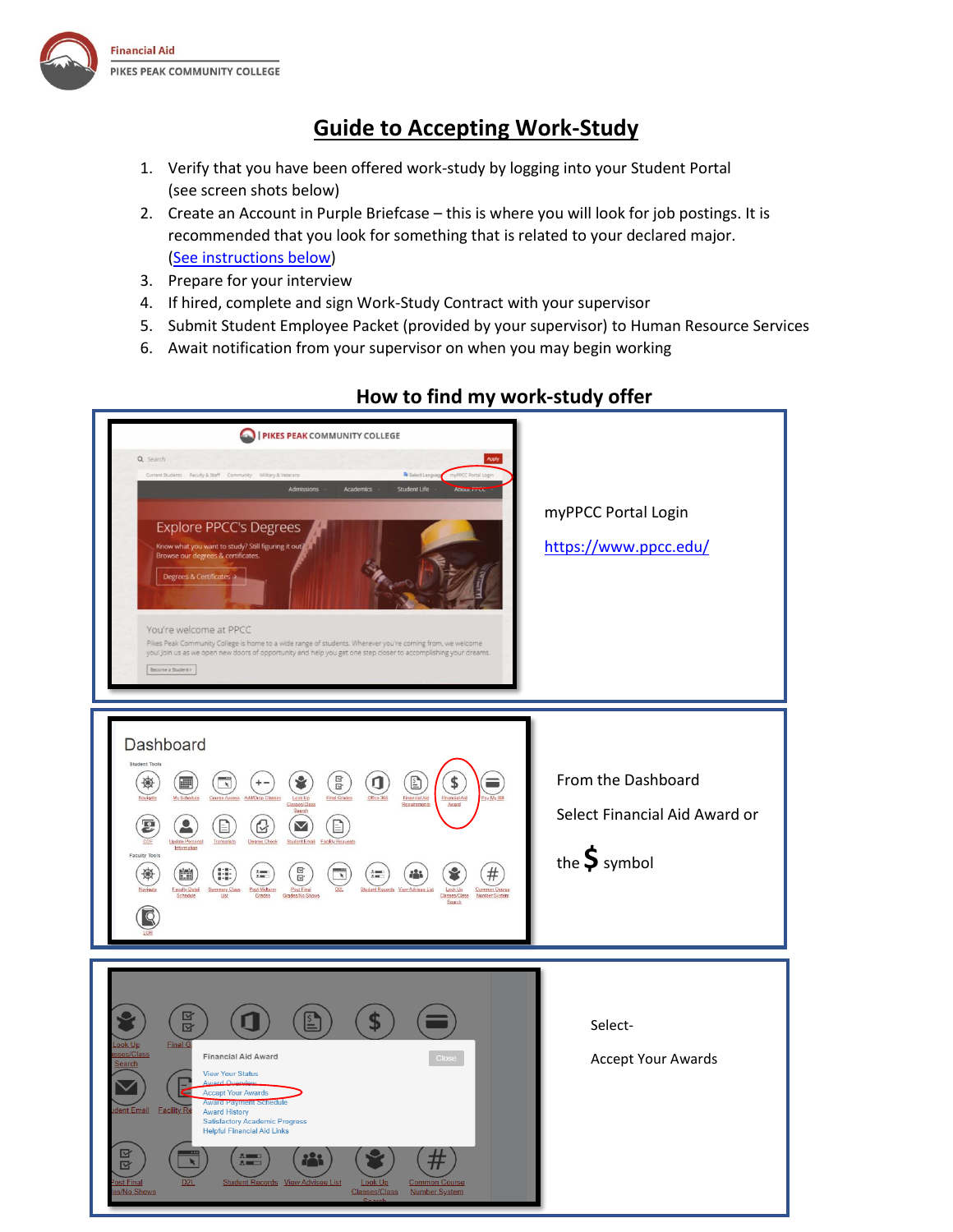| Personal Information Student Financial Aid Faculty & Advisor Employee<br><b>Search</b><br>Go<br><b>Aid Year</b><br>Some financial aid information is determined by Aid Year (the academic year for which you are receiving financial aid).<br>Select Aid Year PPCC Aid Year 2019-2020<br><b>Submit</b><br><b>RELEASE: 8.21.1</b><br>© 2020 Ellucian Company L.P. and its affiliates.                                                                                                                                                                                                                                                                                                                 | Click on the Financial Aid Tab<br>Select Aid Year:<br><b>Hit Submit</b>                                                                                                                                                                                                |
|------------------------------------------------------------------------------------------------------------------------------------------------------------------------------------------------------------------------------------------------------------------------------------------------------------------------------------------------------------------------------------------------------------------------------------------------------------------------------------------------------------------------------------------------------------------------------------------------------------------------------------------------------------------------------------------------------|------------------------------------------------------------------------------------------------------------------------------------------------------------------------------------------------------------------------------------------------------------------------|
| Award for Aid Year PPCC Aid Year 2020-2021<br>General Information Award Overview Resources/Additional Information Terms and Conditions Accept Award Offer<br><b>Special Messages</b><br><sup>o</sup> rint<br><b>Your Financial Aid Award Information</b><br>Please review the information presented on this page regarding your financial aid award.<br>Satisfactory Academic Progress: Good standing<br>Q<br>Options for Accept Award Offers include:<br>1. Accept the full award amount by selecting Accept Full Amount of All Awards.<br>2. Choose Decline or Accept for each fund.<br>3. Accept a partial amount by selecting Accept and entering the amount in the Accept Partial Amount field. | Click on the Accept Award Offer<br>*If you have not completed Terms &<br>Conditions, this tab will not show.<br>Take not of your Satisfactory<br><b>Academic Progress</b><br>If you are ineligible, you may need to<br>appeal to receive your financial aid<br>awards. |

| <b>Award Decision</b>                       |                        |            |                                                                      |
|---------------------------------------------|------------------------|------------|----------------------------------------------------------------------|
| Fund                                        | <b>Status Term</b>     | Amount     |                                                                      |
| Direct Loan Subsidized                      | Accept Fall 2019       | \$1,750.00 |                                                                      |
|                                             | Accept Spring 2020     | \$1,750.00 | Verify that you have a Work-Study<br>Offer.                          |
|                                             | Fund Total: \$3,500.00 |            |                                                                      |
| Direct Loan Unsubsidized Accept Spring 2020 |                        | \$4,785.00 | Print this page and upload into<br>Purple Briefcase or take with you |
|                                             | Fund Total: \$4,785.00 |            | to your interview.                                                   |
| Fed Work-Study On Cmp Accept Spring 2020    |                        | \$3,600.00 |                                                                      |
|                                             | Fund Total: \$3,600.00 |            |                                                                      |

Please note: your offer status will not change from offered to accept until your work-study contract is complete.

**Contact Financial aid at 719-502-3000 or email us a[t financialaid@ppcc.edu](mailto:financialaid@ppcc.edu) if you have any workstudy questions.**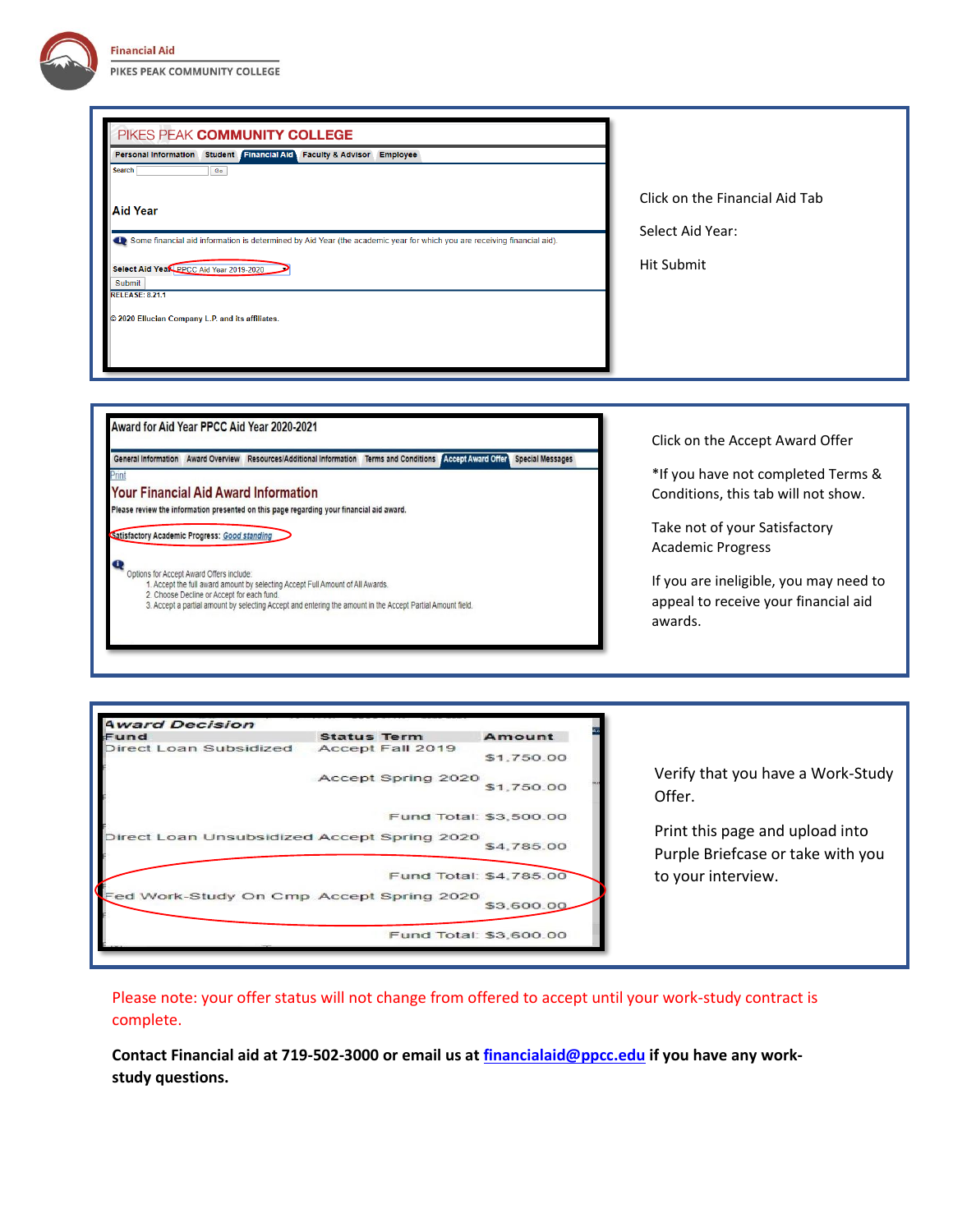

### **How to Create a Purple Briefcase Account**

<span id="page-2-0"></span>

## PPCC Purple Briefcase link <https://app.purplebriefcase.com/pb/account/login?s=PPCC>

### **New to Purple Briefcase**

Click on New Student under the New user section. You will be prompted to enter your information and create a pending account. **Returning User?**

Login with your PPCC Assigned email and password you created when your setup your account.

If you forgot your password, click on "Forgot your password" to reset your password.

**Questions? Contact Career & Retention Service @ 719-502-2360**

purplebriefcase Get Noticed. Be Prepared. Students/Alumni Employers CREATE or FIND YOUR ACCOUNT Incation of your college<sup>\*</sup> Colorado  $\overline{\mathbf{r}}$ college\* Pikes Peak Community College YOUR INFORMATION lama/an Student (current) first name\* last name\* school email\* yourEmail@yourSchool.edu FIND ME

Fill out your information and click "Find me."

You will be prompted to create a pending account.

Career & Retention Services will need to approve your account.

#### **CREATE PENDING ACCOUNT**

New accounts will be in a pending status until an admin from your<br>University or College reviews this<br>account and grants you access to<br>the system.

Fill out your account information and create a Purple Briefcase password.

| <b>Students/Alumni</b> | <b>Employers</b> |                                       |                                                                                         |                  |
|------------------------|------------------|---------------------------------------|-----------------------------------------------------------------------------------------|------------------|
|                        |                  |                                       | CREATE or FIND YOUR ACCOUNT                                                             |                  |
|                        |                  | location of your college*<br>college* | Colorado<br>٠<br><b>Pikes Peak Community College</b>                                    |                  |
|                        |                  |                                       | YOUR INFORMATION                                                                        |                  |
|                        |                  | Lam a/an                              | <b>Student (current)</b><br>۰                                                           |                  |
|                        |                  | first name*                           |                                                                                         |                  |
|                        |                  | last name*<br>school email*           | yourEmail@yourSchool.edu                                                                |                  |
|                        |                  | verify school email*                  | verify your email                                                                       |                  |
|                        |                  | student ID*                           | please enter your student ID                                                            |                  |
|                        |                  | password*                             | at least 8 characters                                                                   |                  |
|                        |                  | verify password*                      | at least 8 characters                                                                   |                  |
|                        |                  | I graduate in<br>My major is          | ٠                                                                                       |                  |
|                        |                  |                                       | If I have read and accept the terms outlined in the terms of service and privacy policy |                  |
|                        |                  | Are you a robot?                      | I'm not a robot.                                                                        | Prinacy - Terres |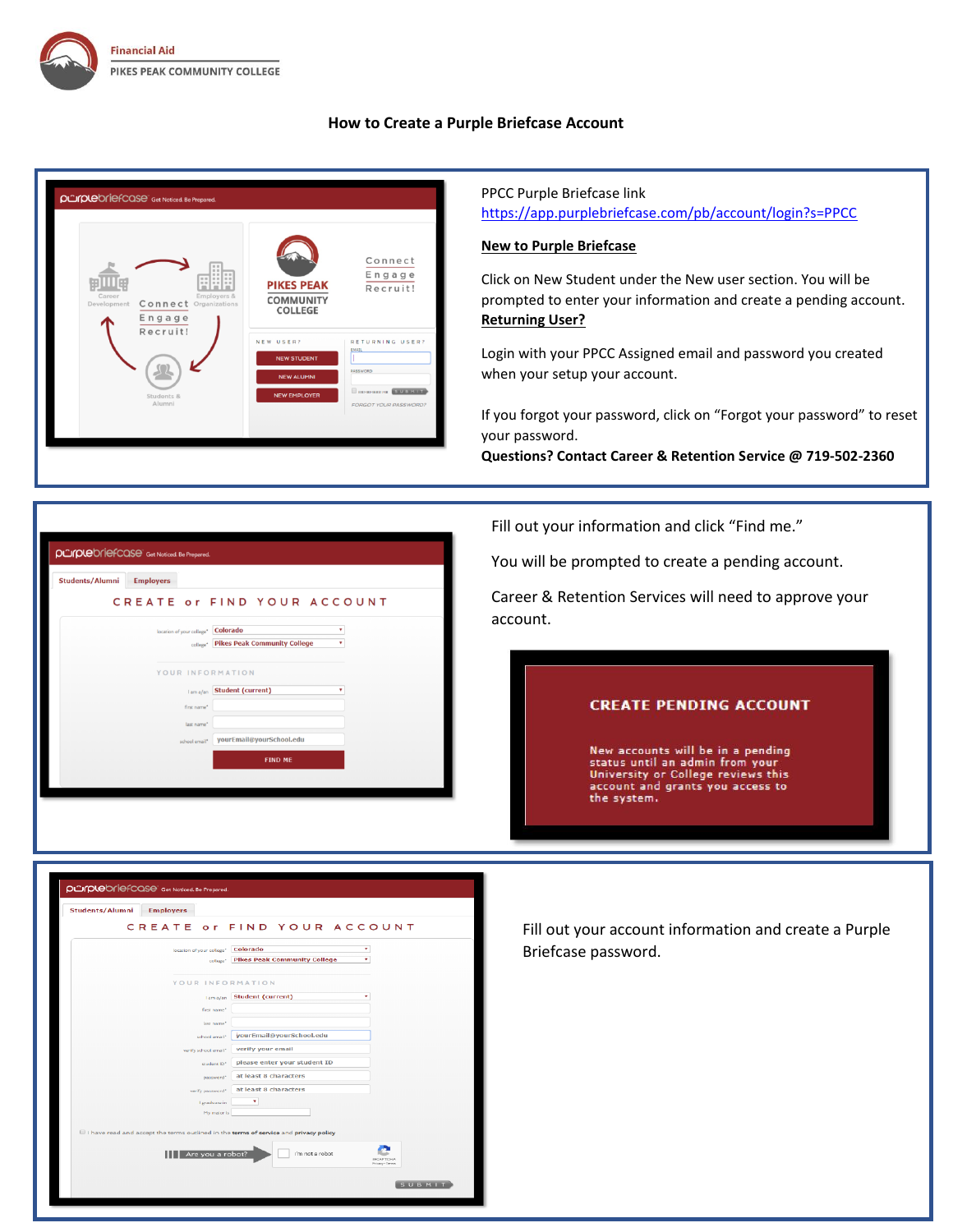#### purplebriefcase Get Noticed. Be Prep

# WE CAN'T GIVE YOU ACCESS TO YOUR ACCOUNT<br>RIGHT NOW BECAUSE YOUR ACCOUNT IS NOT ACTIVE

There are a number of different reasons why this might have happened, but don't worry,<br>we have a solution for every scenario!







**DE-ACTIVATED ACCOUNT** 



**Jobs** 

my score

my events

my docs

Ê.

巫  $\boxplus$  my prep

 $\mathscr{D}$  my links ŏ my channel career chats

i got a job! ۹

I eot an internship!

O Quick Search

Suggested Jobs

○ Advanced Search

Saved Searches

Not finding what you want? Search more jobs.

You do not currently have any saved searches

Pikes Peak Community College

**Administrative Assistant (Test)** 

If you had a working employer account,<br>but are no longer able to access it, it mig<br>be because an Admin removed your<br>permission to connect with their school. edy either of these scenarios, please

My Activity

location

CO<br>Colorado Springs

Location: Colorado Springs, CO<br>Posted: Jun 4, 2019

Please contact your school's caree<br>services department directly.

**ERROR** 

Your account will be added to a pending account. Retention Services will need to approve all accounts.

Accounts will be activated within 24 hours.

Within 24-48 hours, you will be sent an email from Purple Briefcase to your PPCC Student Email notifying you that your account has been approved.



**Example 19 Internalistic Control Control Control of the United States** 

Administration,Administrative/ Legal,Political / Public<br>Considers,Counseling,Customer Advocacy<br>Capito Entry,Gyermenet/Political<br>Entry,Gyermenet/Political<br>Science,Helpdesk,Legal<br>C<br>C >

Show more

Job Function

Search based on **your preferences:**<br>Industry

**Receive Email Alerts For New Jobs? On/Off** (Also, check the box by the Seved Search to receive email alerts.)

#### **Purple Briefcase -Student View**

The home screen will allow students to:

- Upload documents
- View helpful job/career videos
- View career blogs
- Note employer history
- Create a Purple Briefcase profile



Click on *my jobs* to view all available PPCC Student positions.

Students can opt-in to receive an alert when a new job is posted.

Students can also search key words